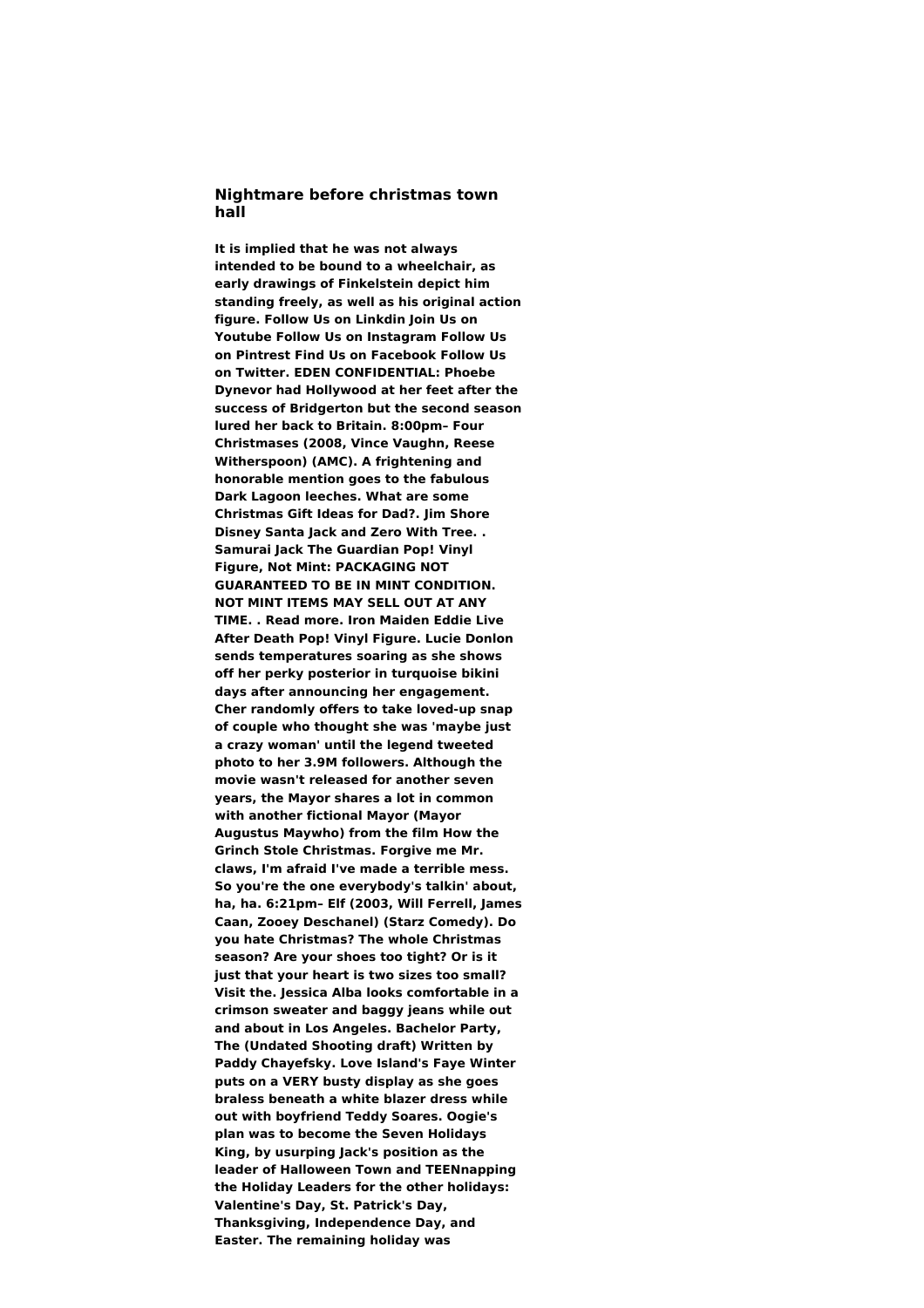**Christmas, which he planned to secure himself due to a personal vendetta against Santa. With help from Lock, Shock, and Barrel, Oogie successfully TEENnapped the real leaders and imprisoned them in the Oogie Corridor, a series of treacherous subterranean caverns teeming with lava and booby traps. He then had the trio hide each Holiday Door in a different area of the town so that they wouldn't be discovered, and the leaders could not return home. By December 23rd, his plan nearing fruition, the entire town has been booby-trapped and the citizens are afraid to set foot on the streets. Hoda Kotb cohosts the 'Today' show's fourth hour with Jenna Bush Hager. Fans were asking "Where is Hoda?" after she wasn't on for a week. Pick up style advice from the pros, discover the latest products and stay on top of trends to look and feel your best. Click on the book to turn the pages. Blast from the Past, The (Undated Draft) Written by Bill Kelly,Hugh Wilson. The Nightmare Before Christmas 100 4-pack Board Game. The Bachelorette 's Clare Crawley Seemingly Shades Ex Dale Moss' Acting Debut. Some of Jack's lines near the end of "Poor Jack" have the Aesop "Even if you try something new and it doesn't work out, you can still learn something worthwhile from it.". Artistic License Space: If the moon is full on Halloween, then it will be waxing on Christmas Eve, not full again. Granted, this is meant to be a fairy tale. Kelly Bensimon shows off endless legs in a black velvet mini skirt and semi-sheer tights as she heads out to watch Elliman On Ice in NYC. Basic Instinct (Undated Draft) Written by Joe Eszterhas. 11 - DAY CRUISE ON NORWEGIAN JOY: CARIBBEAN CHRISTMAS 2021. Although Sally's hair color in the film is light brown, most merchandise and appearances in the Disney Parks depict her as a redhead. Got it. We'll get it right next time. Department 56 Nightmare Before Christmas Village Jack stiehlt Weihnachtsfigur 6003316. Hot Toys COSB478 Incredibles 2 Jack-Jack Laser Eyes Version Cosbaby. Bryan Theiss declares that "Sally is one of those rare fantasy characters we can relate to on a certain level as much as we can to real-world characters on a more literal level." [9]. It is this restlessness, or, more specifically, this desire for something better in her life, that draws her to Jack Skellington. In the beginning of the movie, she idolizes and admires Jack much like any of the other residents of Halloween Town; however, she quickly discovers that they are connected by the desire for something more in their lives, and her feelings for him intensify. The two refer to each other as "friends", though Jack seems unaware of Sally's true feelings for him, as she is too shy to make them known to him other than through her sweet actions. Kingdom Hearts: Chain of Memories, created from Sora's memories,**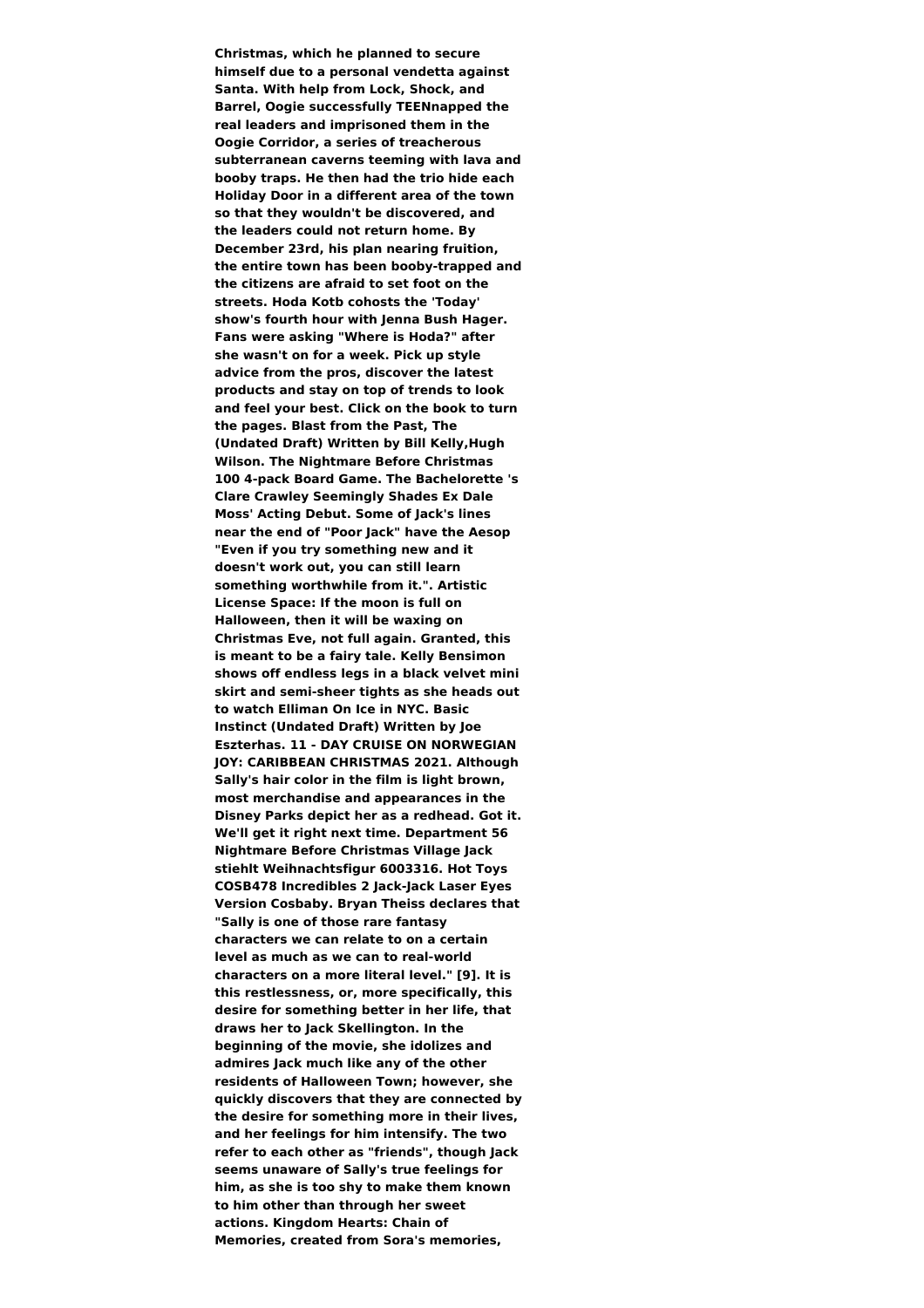**Dr. Finklestein creates a potion that allows people to see their true memory. The only problem is that once he sniffed the potion, Heartless appeared. In. and his hunchbacked assistant Igor. James Whale 's. The film's protagonist, Jack Skellington is a skeleton who holds the title of The Pumpkin King. He is popular among the residents of Halloween Town, due to his charming personality and aim to please. Despite a lack of inhibition, he means well. He is in charge of Halloween. Having repeated the same routine for years, he feels his inspiration for his own holiday waning. Christmas Town gives him new ideas and inspiration. He also appears in The Nightmare Before Christmas: Oogie's Revenge. [3]. Join the LCDN club and get 10% off the entire catalog all year round. Dr. Finklestein was voiced by William Hickey in the film [10]. Department 56 Der Albtraum vor Weihnachten Village Sallys Date Night 6003317. (1933), also featuring Calloway; Santa's line "Well, what are you going to do?" and Oogie Boogie's response of "I'm gonna do the best I can!" are direct quotes from this cartoon. Another idea for Oogie's identity was for him to be Dr. Finklestein in disguise, gaining revenge on Jack and Sally, but it was not pursued past storyboards since Tim Burton scrapped the idea. This is visible on the Special Edition DVD. Kostenloser Versand bei Bestellungen von€ 105,31+, um die aktuellen Lieferzeiten und Lieferfristen für die Weihnachtslieferung anzuzeigen. Disney Beauty and the Beast The Wold of Miss Mindy Vinyl Figure. in non-English speaking countries, Disney Character Voices International only dubbed the film in a few languages in which adults movies, as well as TEENs movies, are usually dubbed, while in the rest of countries it was only released with subtitles. A few versions dubbed only the spoken lines, leaving the songs in English. If you add items in stock, the order will be shipped upon receipt of the item (s) offered ON ORDER. Oogie Boogie (voiced by Ken Page in all of his appearances [10] ) is the main antagonist of the franchise. The character resembles a large burlap sack; when Oogie Boogie is defeated, it is revealed that he is filled with many bugs. Nightmare Before Christmas Statue Halloween Town City Hall 22 cm. "Schlangen und Mäuse werden so schön eingepackt, mit Spinnenbeinen und hübschen Schleifen!" Wir alle können hier dieses Trio von Vampiren singen, die ihren Teil des Weihnachtsliedes singen! Sie stehen hinter einem Tisch und malen. and Kath Soucie in the video game spin-offs. Department 56 The Nightmare Before Christmas Oogie Boogie Gives a Spin Animierte Dorffigur 6004819. Oogie Boogie also appears in the video game. Delivery of your order in stock before Christmas. Department 56 Der Albtraum vor Weihnachten Vampire**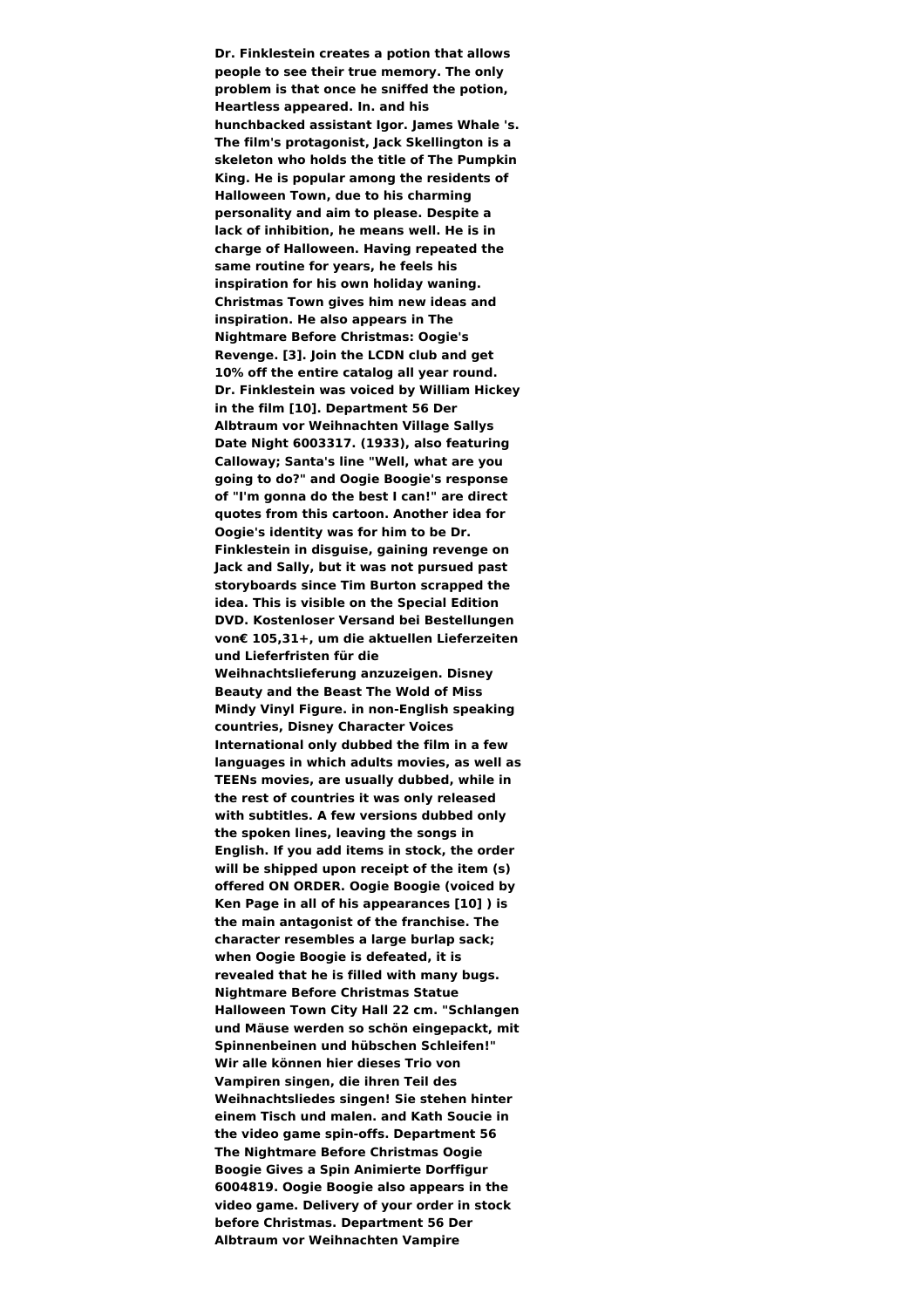**Brothers Prepare Duck Figure 6005596. This article may contain an excessive amount of intricate detail that may interest only a particular audience. Please help by spinning off or relocating any relevant information, and removing excessive detail that may be against Wikipedia's inclusion policy. Zero ist der entzückende kleine Geisterwelpe des berüchtigten Jack Skellington! Er hat einen gruseligen Glanz und eine leuchtend orangefarbene Nase! Hier schwebt er vor seiner Hundehütte, die einen Grabstein bevorzugt. Dies. and other games in the series. When the Heartless appear in Halloween Town, Jack thinks of adding them to the Halloween celebrations and asks Dr. Finklestein for advice. Realizing that the Heartless need a heart, the two find the ingredients for one: pulse and emotion (terror, fear, hope, and despair). Their initial experiment fails, and Dr. Finklestein sends Jack off with Sora and the gang to retrieve two more ingredients, memory and surprise, thus completing the heart. However, the heart is stolen by Oogie Boogie. In. Department 56 Der Albtraum vor Weihnachten Jack entdeckt die Weihnachtsstadt Abbildung 6005595. Doctor Finklestein lives in a large observatory with his living rag doll creation Sally [12]. Sally is a rag doll -type character, with detachable limbs stuffed with fall leaves. She often falls apart, requiring her to sew herself back together, and carries a set of sewing needles and thread for that purpose. She was created by Doctor Finklestein, Halloween Town's resident mad scientist, as a companion. Their relationship is rather tense, as Finklestein insists on keeping Sally under lock and key, under the pretext of protecting her from the excitement of the outside world. However Sally is restless and curious. This article lists characters seen in the film. Nightmare Before Christmas Statue Jack Skellington's House 29 cm. The Oogie puppet was two feet high, twice the height of the other puppets. [11]. Einzigartige Weihnachtsdekoration, die Sie in keinem Big-Box-Shop finden werden!. Measures 21" H, including pine cone weights; 53.3 cm H. Jolly St. Nick himself. It's fairly startling when Santa Claus squishes what remains of Oogie under his boot. He then gives Jack a harsh dressing down - mind you, Jack is The Dreaded of Halloween Town. There are 4 cards are available within the Any Man filter. "Tim Burton's The Nightmare Before Christmas: Oogie's Revenge Critic Reviews for Xbox". Metacritic. Retrieved 2013-12-08. Oogie's Manor is a Disney boss original to the Kingdom Hearts series. After Oogie Boogie is defeated for the first time in Kingdom Hearts, he'll fuse with his manor to create a giant boss. In this form, Oogie is completely immobile, but also invulnerable to any of the party's attacks. His weak spots are the dark orbs surrounding his body and the only way to defeat him is to destroy**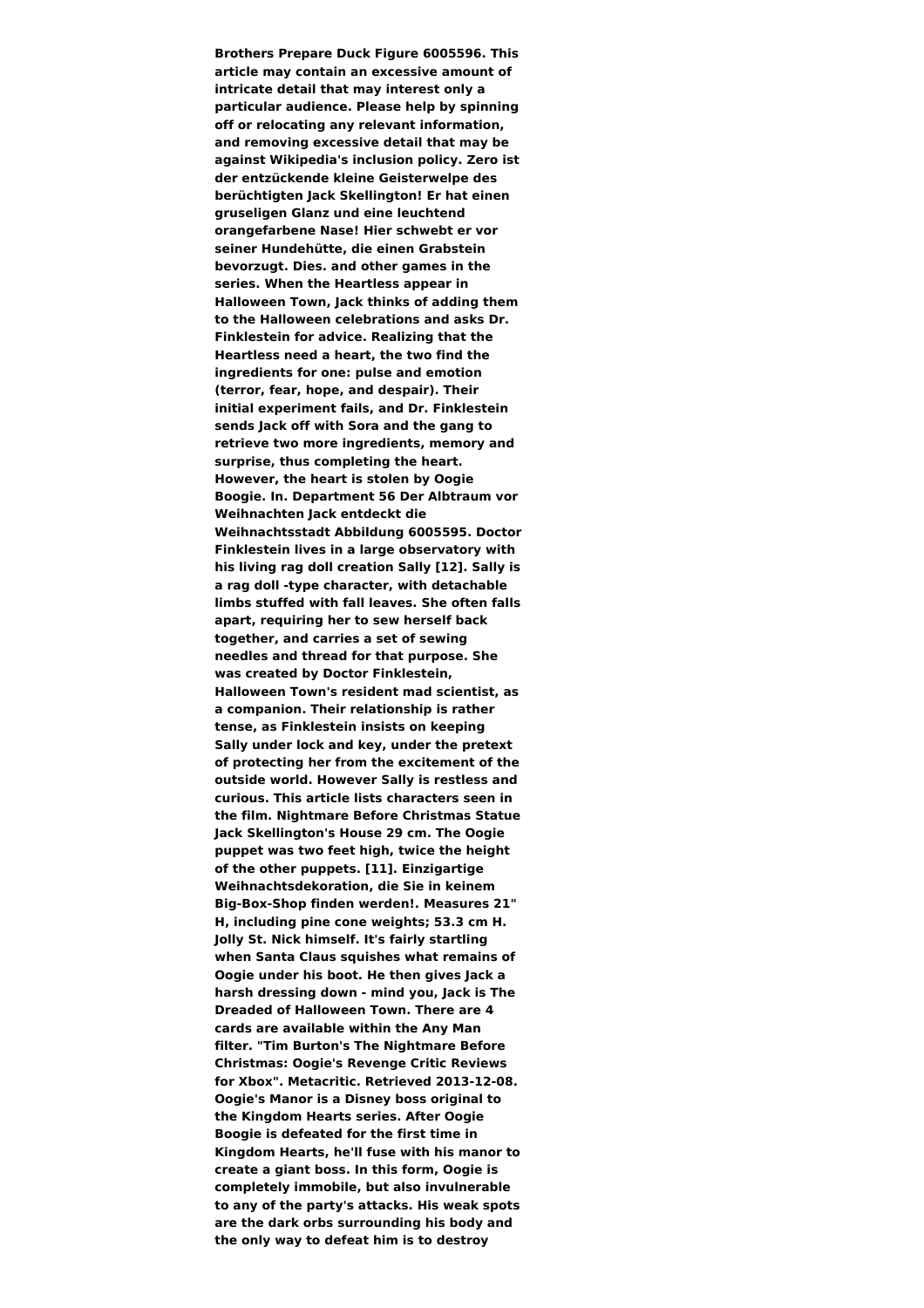**them all. Hanging from Oogie's body are large magic lanterns which will shoot fire at the player as he scales Oogie's body. In this form, his Heartless summoning capabilities have also been greatly increased. He will be able to summon far more than he once could. When all the orbs are destroyed, Oogie will perish. Oogie Boogie is a wicked and voraciously power hungry creature, resembling a large burlap sack shaped like a starfish. Inside of him are thousands of bugs (along with 2 spiders and a snake). His life revolves around gambling, and loves gambling with others' lives. Though, ironically, Oogie has no skills for gambling; on one occasion he rolls snake eyes, and confesses he has to resort to deceiving - he slams his fist upon the table to shake the dice, resulting in eleven. Gambling is really only for theatrics, as Oogie actually takes joy is orchestrating situations with his victims in order to empower himself. Oogie Boogie did not appear in Tim Burton 's original Poem, but Burton later sketched a portrait of what appeared to be a potato sack man with horrible things inside. In his autobiography Burton on Burton, Burton says that Oogie Boogie was loosely inspired by Cab Calloway's 1932 appearance in a Betty Boop cartoon. In addition to this, Danny Elfman ended up referencing the Betty Boop cartoon The Old Man of the Mountain (1933), also featuring Calloway. Santa Claus ' line "Well, what are you going to do?" and Oogie Boogie's response of "I'm gonna do the best I can!" are direct quotes from this cartoon. An alternate idea for Oogie's identity was for him to be Dr. Finkelstein in disguise, gaining revenge on Jack and Sally, but it was not pursued past storyboards, this is visible on the Special Edition DVD. Mega Oogie is the form Oogie takes to make his last stand in the game The Nightmare Before Christmas: Oogie's Revenge. After chasing Oogie through both Halloween and Christmas Town, Jack finally corners Oogie in an old dump. Angered, Oogie tries to put up a fight, he summons all the bugs in the dump and using the resources from the nearby trash piles to turn in to a giant trash filled version of himself. Mega Oogie is ten stories tall and very strong. He has the power to shoot out the various pieces of garbage he is made up of either by spitting it out of his mouth or by just ejecting them from various parts of his body, such as his arm. His weak spot is his head if Jack strikes his feet enough times he will fall and his head can be struck. Being made from garbage, he is also flammable. 13" Disney Tim Burton's The Nightmare Before Ch. . This section does not cite any sources. Please help improve this section by adding citations to reliable sources. Unsourced material may be challenged and removed. After sustaining enough damage Mega Oogie's legs dissolve causing him to become stationary, but he can still spit**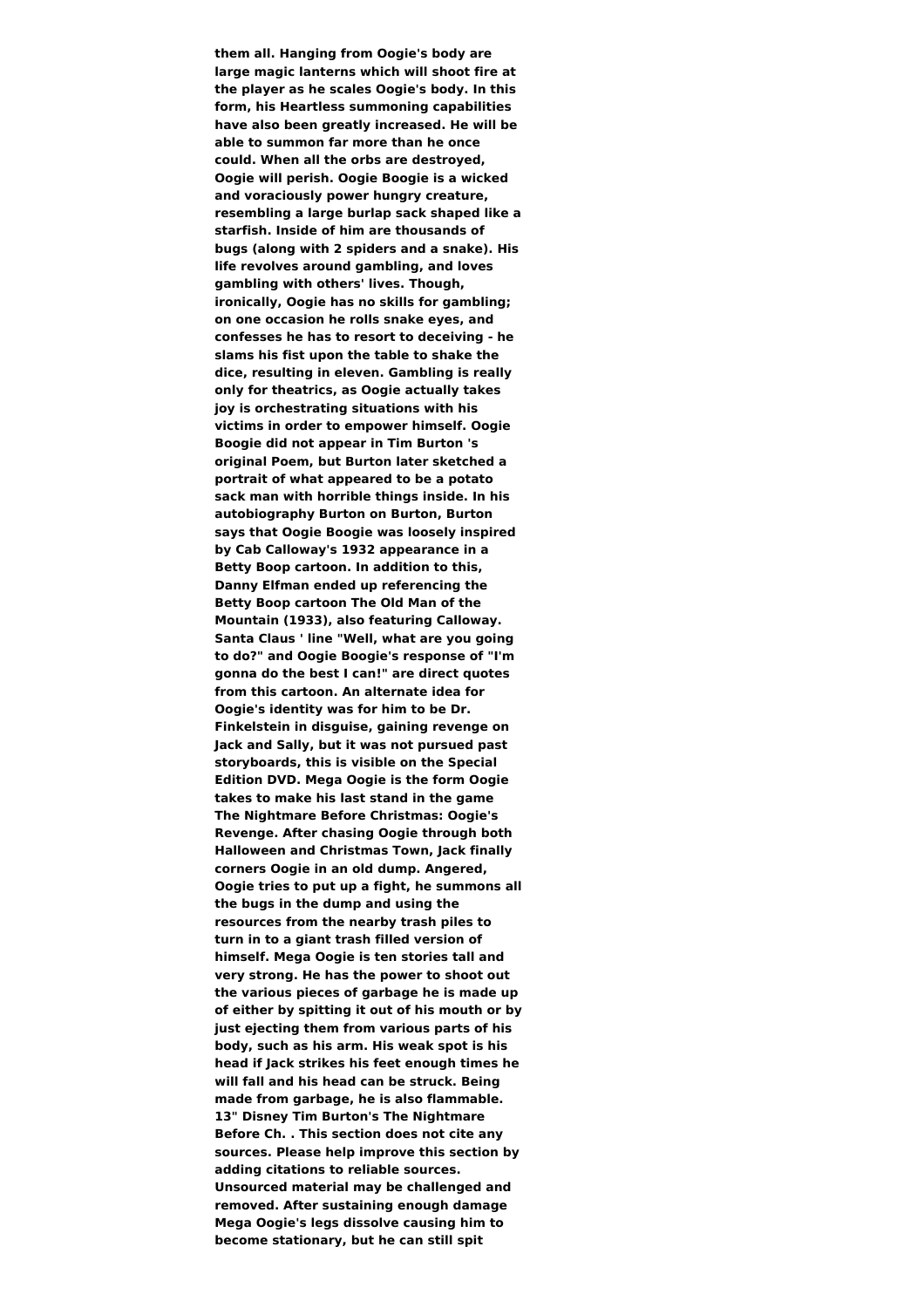**trash and cause girders to erupt from the ground. He can also summon other bugs into himself which will cause him to attack much faster. These Little Playmate 7 qt Igloo coolers feature Themecool insulation, a swivel lid, and the capacity to hold 9 standard drink cans. Basically, they're ideal for picnics, quick trips to be beach, or even as lunch boxes. Indeed, The Nightmare Before Christmas can provide a dose of fun and a cold drink during an otherwise bleak day at work. Jack Skellington and Sally stand in front of the Town Hall and Jack's Tower, while beneath them Lock cheers on Shock and Barrel as they hang from the clock's pinecone weights. A change of scenery is a terrific cure for burnout. Adaptation Expansion: Nightmare was originally a poem by Burton, with the only named characters being Jack, Zero, and Santa. Jack instructs the mayor to free the other Holiday Leaders, then heads to the Hinterlands, having a heartfelt moment with Sally before navigating the mystic forest to replace the Holiday Doors on their trees. Halfway through the process, Jack fights Oogie's two strongest monsters and claims the Christmas Door from them, using it to leave for Christmas Town as soon as he finishes. There are 1 cards are available within the Any Man filter. Bogeyman: Oogie Boogie's name comes from this, and he decribes himself as such. However, he's a burlap sack filled with bugs and doesn't get out much, instead spending his time torturing captives in his casino-themed dungeon. Artistic License Space: If the moon is full on Halloween, then it will be waxing on Christmas Eve, not full again. Granted, this is meant to be a fairy tale. The Nightmare Before Christmas (2013) - A Picture Book based on the original poem. Unlike all the other inhabitants of Halloween Town, who are merely docile monsters who scare people simply as a celebration of their skill and for fun, Oogie's concept of fear is different. It is suggested that his sadistic nature had resulted in his exile from the mainstream Halloween Town, although he is permitted to participate in the 'This is Halloween' music number as the shadow on the moon. Handcrafted sculptural cuckoo clock features Jack Skellington, Sally, LED lighting, beloved movie music, Zero popping out on the hour and much more. Big Damn Heroes: "Hello, Oogie!" Badass. It's unusual that you have a BDH moment where the bad situation is the hero's fault in the first place, but even so. Bizarre Alien Locomotion: One odd little Halloween Town demon "walks" on the tips of its long batlike wings, with its plump short-legged body suspended between them. Tim Burton's "The Nightmare Before Christmas" Wall Clock. Big Entrance: The song "This is Halloween" is ostensibly a description of the nature of Halloween Town, but its real purpose in the film is to build up to Jack's grand**